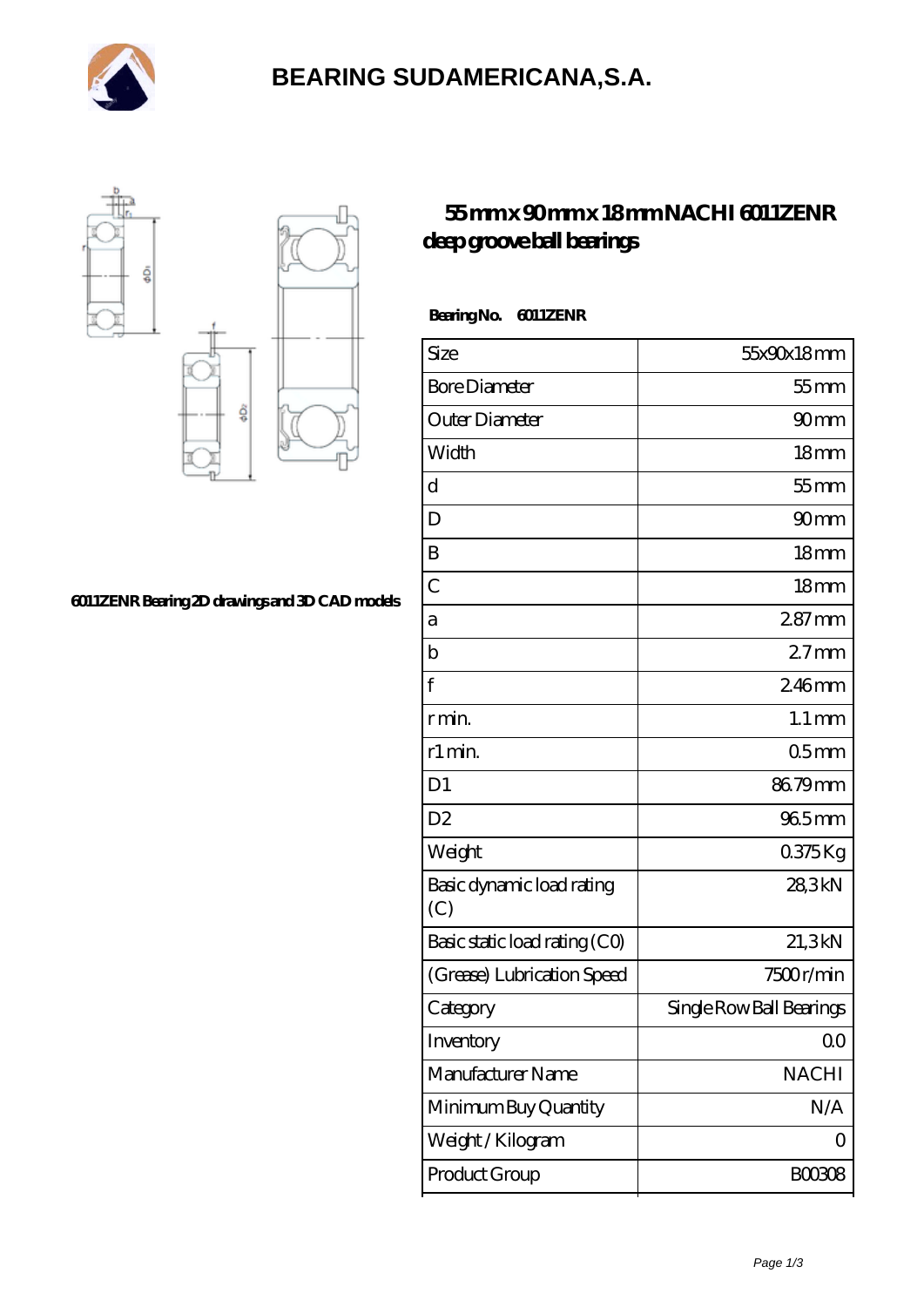

## **[BEARING SUDAMERICANA,S.A.](https://balticcareerdays.com)**

| Enclosure                          | 1 Metal Shield                                                                                                                                                                                                                |
|------------------------------------|-------------------------------------------------------------------------------------------------------------------------------------------------------------------------------------------------------------------------------|
| Precision Class                    | ABEC 1   ISO PO                                                                                                                                                                                                               |
| Maximum Capacity / Filling<br>Slot | No                                                                                                                                                                                                                            |
| Rolling Element                    | <b>Ball Bearing</b>                                                                                                                                                                                                           |
| Snap Ring                          | Yes                                                                                                                                                                                                                           |
| <b>Internal Special Features</b>   | No                                                                                                                                                                                                                            |
| Cage Material                      | Steel                                                                                                                                                                                                                         |
| Internal Clearance                 | CO-Medium                                                                                                                                                                                                                     |
| Inch - Metric                      | Metric                                                                                                                                                                                                                        |
| Long Description                   | 55MM Bore; 90MM<br>Outside Diameter; 18MM<br>Outer Race Width; 1 Metal<br>Shield; Ball Bearing; ABEC 1<br>ISO PQ No Filling Slot;<br>Yes Snap Ring, No Internal<br>Special Features,<br>CO Medium Internal<br>Clearance; Stee |
| <b>Other Features</b>              | Deep Groove   With Snap<br>Ring                                                                                                                                                                                               |
| Category                           | Single Row Ball Bearing                                                                                                                                                                                                       |
| UNSPSC                             | 31171504                                                                                                                                                                                                                      |
| Harmonized Tariff Code             | 8482105068                                                                                                                                                                                                                    |
| Noun                               | Bearing                                                                                                                                                                                                                       |
| <b>Keyword String</b>              | Ball                                                                                                                                                                                                                          |
| Manufacturer URL                   | http://www.nachiamerica.c<br>om                                                                                                                                                                                               |
| Outside Diameter                   | 3543Inch   90Millimeter                                                                                                                                                                                                       |
| Inner Race Width                   | OInch   OMillimeter                                                                                                                                                                                                           |
| Bore                               | 2165Inch   55 Millimeter                                                                                                                                                                                                      |
| Outer Race Width                   | Q709Inch   18Millimeter                                                                                                                                                                                                       |
| <b>Bore Type</b>                   | Cylindrical Bore                                                                                                                                                                                                              |
| Configuration                      | Single Row                                                                                                                                                                                                                    |
| <b>Bore Size</b>                   | $55$ mm                                                                                                                                                                                                                       |
| Width                              | 18 <sub>mm</sub>                                                                                                                                                                                                              |